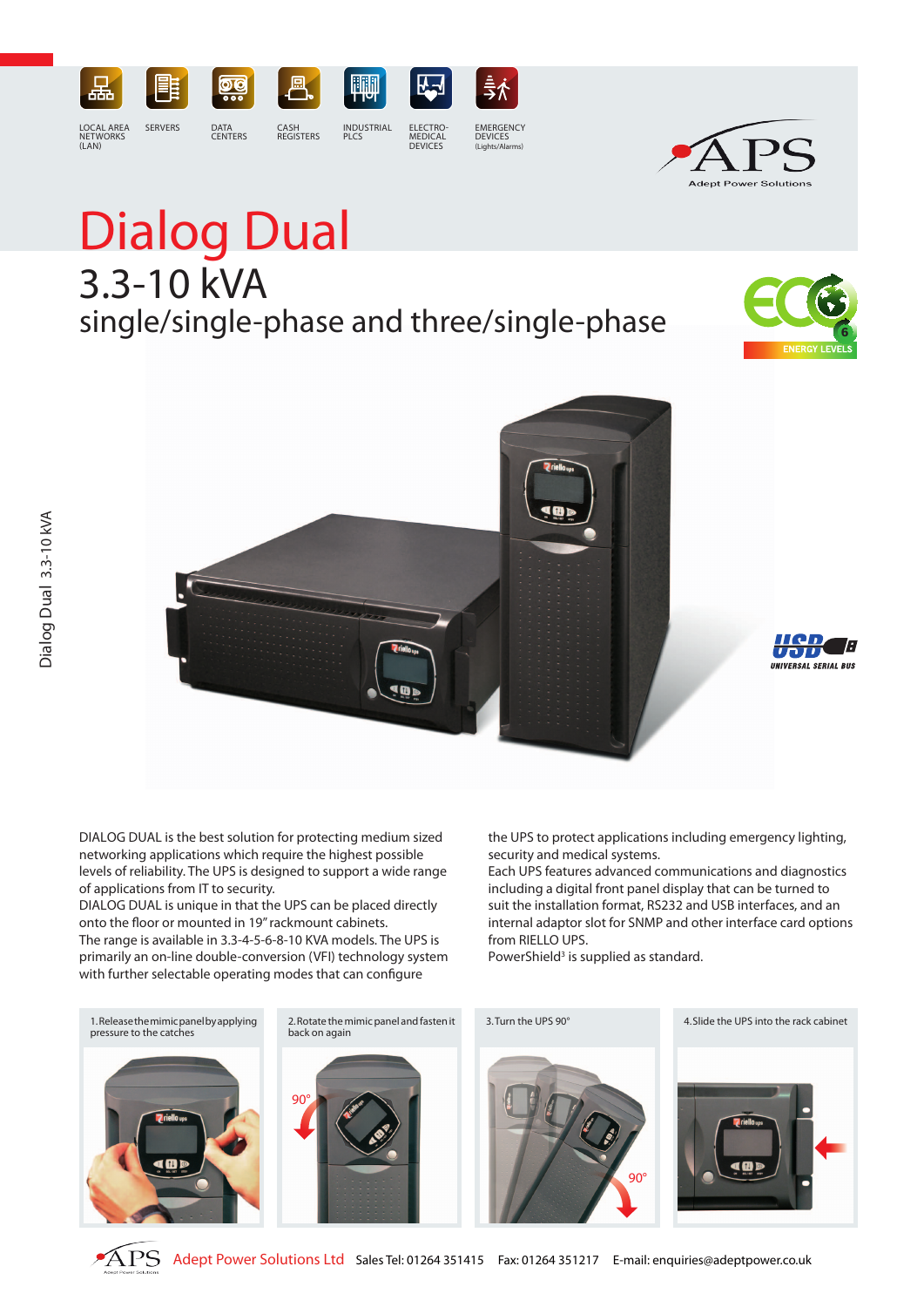## SIMPLIFIED INSTALLATION

• The UPS can be installed as a floor standing tower or 19" rackmount UPS. The front panel digital display can be pulled out (using the keys provided) and rotated to suit the installation format

• Low noise level (<40dBA) thanks to the digitally PWM controlled ventilation system which is load and temperature dependent, and the use of an inverter with a high switching frequency

• Optional bolt-on maintenance bypass (DLD 5-6-8-10 kVA models) to allow service without disruption to the loads

• Performance quaranteed in temperatures up to 40°C

• Two IEC output plugs with thermal protection (DLD5-6-8-10 kVA).

• PowerShare output socket (2x10A IEC) functionality on DLD 5-6-8-10 kVA models

## SELECTABLE OPERATING MODES

- • On line Mode (VFI).
- • Economy Mode: increases efficiency (up to 98%), and uses Line Interactive technology to power low priority loads from the mains supply.
- Smart Mode: the UPS automatically decides which operating mode to use (VI or VFI) depending on the quality of the mains supply.
- Emergency Mode: the UPS can be set to operate only when mains power fails (emergency only mode).
- Frequency converter Mode (50 or 60 Hz).

# GUARANTEED OUTPUT QUALITY

- Even with typical distorting IT loads with crest factors of 3:1
- Increased short circuit current on the bypass

• Increased overload capacity: 150% on inverter even when mains supply has failed

• Reliable, filtered, stabilised and regulated sinewave output (double conversion technology VFI in conformity with IEC 62040-3 specifications) with filters for atmospheric disturbance suppression

• Rephasing of load as the UPS has an input power factor close to 1, with a sinusoidal input current

# HIGHLY RELIABLE BATTERY PERFORMANCE

- • Automatic and manual battery tests
- Unique Low Ripple Current Discharge (LRCD) to help prolong battery life
- Hot-swap user replaceable batteries
- Unlimited extendable back-up time using modular design Battery

Extension Packs

• Increased ride through (without batteries) on mains breaks up to

40ms and for fluctuations ranging from 84 to 276Vac

## OTHER CHARACTERISTICS

- Output voltage selection: 220-230-240Vac
- Auto restart when mains power returns programmed using the UPS Tools Software supplied
- Bypass on: when the UPS is switched off, it automatically goes into bypass mode to charge the batteries
- Automatic power down due to minimum load
- End of battery discharge pre-alarm
- Delayed start up
- • Completely digitally controlled
- Automatic bypass with no break in power supply
- Use of IMS (Insulated Metallic Substrates) modules
- Status, measurements, and alarms available on the standard backlit display
- UPS can be updated digitally (flash upgradeable)
- Input protected by resettable thermally activated switch
- Back-feed protection: to avoid current being fed back into the
- mains should a fault occur
- Manual switch over to bypass

## ADVANCED COMMUNICATION

• Advanced, multi-platform communication for all operating systems and network environments: PowerShield<sup>3</sup> monitoring and shut-down software included, for Windows 2008, Vista, 2003, XP; Mac OS X, Linux, Novell and most popular Unix operating systems.

•The UPS is supplied with a communications cable for 'Plug and Play'

- PC connection
- USB port
- RS232 serial port
- Interface card slot

#### 2 YEAR WARRANTY



TECHNICAL DETAILS

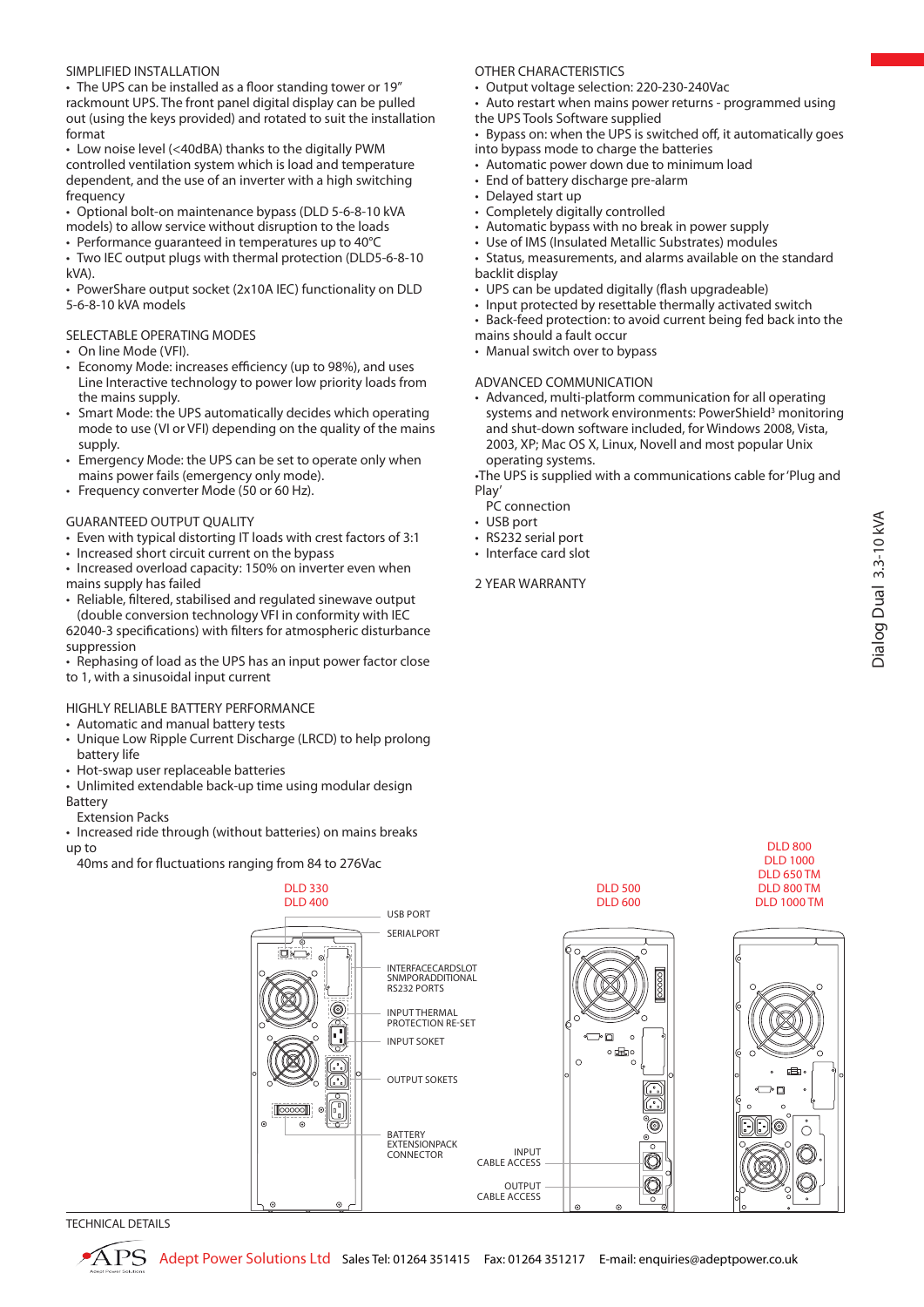| <b>MODELS</b>             | <b>DLD 330</b>                                                                    | <b>DLD 400</b>                                                | <b>DLD 500</b>                                                                                                     | <b>DLD 600</b> | <b>DLD 800</b> | <b>DLD 1000</b> |  |
|---------------------------|-----------------------------------------------------------------------------------|---------------------------------------------------------------|--------------------------------------------------------------------------------------------------------------------|----------------|----------------|-----------------|--|
| <b>POWER</b>              | 3300VA/2300W                                                                      | 4000VA/2400W                                                  | 5000VA/3500W                                                                                                       | 6000VA/4200W   | 8000VA/6400W   | 10000VA/8000W   |  |
| <b>INPUT</b>              |                                                                                   |                                                               |                                                                                                                    |                |                |                 |  |
| Rated voltage             | 220-230-240 Vac                                                                   |                                                               |                                                                                                                    |                |                |                 |  |
| Minimum voltage           | 164 Vac @ load 100% / 84 Vac @ load 50%                                           |                                                               |                                                                                                                    |                |                |                 |  |
| Rated frequency           | $50/60$ Hz $\pm$ 5 Hz                                                             |                                                               |                                                                                                                    |                |                |                 |  |
| Power factor              | > 0.98                                                                            |                                                               |                                                                                                                    |                |                |                 |  |
| <b>Current distortion</b> | $\leq 7\%$                                                                        |                                                               |                                                                                                                    |                |                |                 |  |
| BY PASS                   |                                                                                   |                                                               |                                                                                                                    |                |                |                 |  |
| Voltage range             | 180 - 264 Vac (selectable in Economy Mode and Smart Mode)                         |                                                               |                                                                                                                    |                |                |                 |  |
| Frequency range           |                                                                                   | Selected frequency ±5% (user configurable)                    |                                                                                                                    |                |                |                 |  |
| <b>OUTPUT</b>             |                                                                                   |                                                               |                                                                                                                    |                |                |                 |  |
| Rated voltage             | 220-230-240 Vac selectable                                                        |                                                               |                                                                                                                    |                |                |                 |  |
| Voltage distortion        | $<$ 3% with linear load $/$ < 6% with non-linear load                             |                                                               |                                                                                                                    |                |                |                 |  |
| Frequency                 | 50/60 Hz selectable                                                               |                                                               |                                                                                                                    |                |                |                 |  |
| Static variation          | 1.5%                                                                              |                                                               |                                                                                                                    |                |                |                 |  |
| Dynamic variation         | $\leq$ 5% in 20 ms                                                                |                                                               |                                                                                                                    |                |                |                 |  |
| Waveform                  | Sinewave                                                                          |                                                               |                                                                                                                    |                |                |                 |  |
| Crest factor              | 3:1                                                                               |                                                               |                                                                                                                    |                |                |                 |  |
| <b>BATTERIES</b>          |                                                                                   |                                                               |                                                                                                                    |                |                |                 |  |
| Recharge time             | $4-6h$                                                                            |                                                               |                                                                                                                    |                |                |                 |  |
| <b>OVERLOAD CAPACITY</b>  |                                                                                   |                                                               |                                                                                                                    |                |                |                 |  |
| $100\% <$ Load $<$ 110%   | 1'                                                                                |                                                               |                                                                                                                    |                |                |                 |  |
| $110\% <$ Load $<$ 150%   | 4 <sup>''</sup>                                                                   |                                                               |                                                                                                                    |                |                |                 |  |
| Load > 150%               | 0.5''                                                                             |                                                               |                                                                                                                    |                |                |                 |  |
| <b>ENVIRONMENTAL</b>      |                                                                                   |                                                               |                                                                                                                    |                |                |                 |  |
| Weight (kg)               | 38                                                                                | 40                                                            | 62                                                                                                                 | 64             | 80             | 85              |  |
| Dimensions (HxWxD) (mm)   | 455 x 175 x 520 tower<br>175(4U) x 483 x 520 rack                                 |                                                               | 455 x 175 x 660 tower<br>2 x 455 x 175 x 660 tower<br>175(4U) x 483 x 660 rack<br>2 x 175(4U) x 483 x 660 rack     |                |                |                 |  |
| Efficiency                | up to 98%                                                                         |                                                               |                                                                                                                    |                |                |                 |  |
| Protection                | Overload - short-circuit - overvoltage - undervoltage - temperature - low battery |                                                               |                                                                                                                    |                |                |                 |  |
| Communication             | USB / RS232 + communication interface slot                                        |                                                               |                                                                                                                    |                |                |                 |  |
| Compliance                | EN 62040-1 EMC EN 62040-2 Directives 2006/95/EC - 2004/108 EC EN 62040-3          |                                                               |                                                                                                                    |                |                |                 |  |
| Operating temperature     | $0^{\circ}$ C ÷ +40 $^{\circ}$ C                                                  |                                                               |                                                                                                                    |                |                |                 |  |
| Relative humidity         | < 95% non condensing                                                              |                                                               |                                                                                                                    |                |                |                 |  |
| Colour                    | Dark grey                                                                         |                                                               |                                                                                                                    |                |                |                 |  |
| Noise                     | $<$ 40 dBA at 1 m                                                                 |                                                               | $<$ 45 dBA at 1 m                                                                                                  |                |                |                 |  |
| Accessories provided      | 2x10A cables; 1xIEC-16A plug; software;                                           | serial cable; plastic keys<br>to release display; handles kit | 2 cable guides; terminal board connection; software; serial cable;<br>plastic keys to release display; handles kit |                |                |                 |  |

| <b>OPTIONS</b>                    |                                        |
|-----------------------------------|----------------------------------------|
| <b>Extended runtime solutions</b> | yes (with and without battery charger) |
| Telescopic rails for rack cabinet | yes                                    |